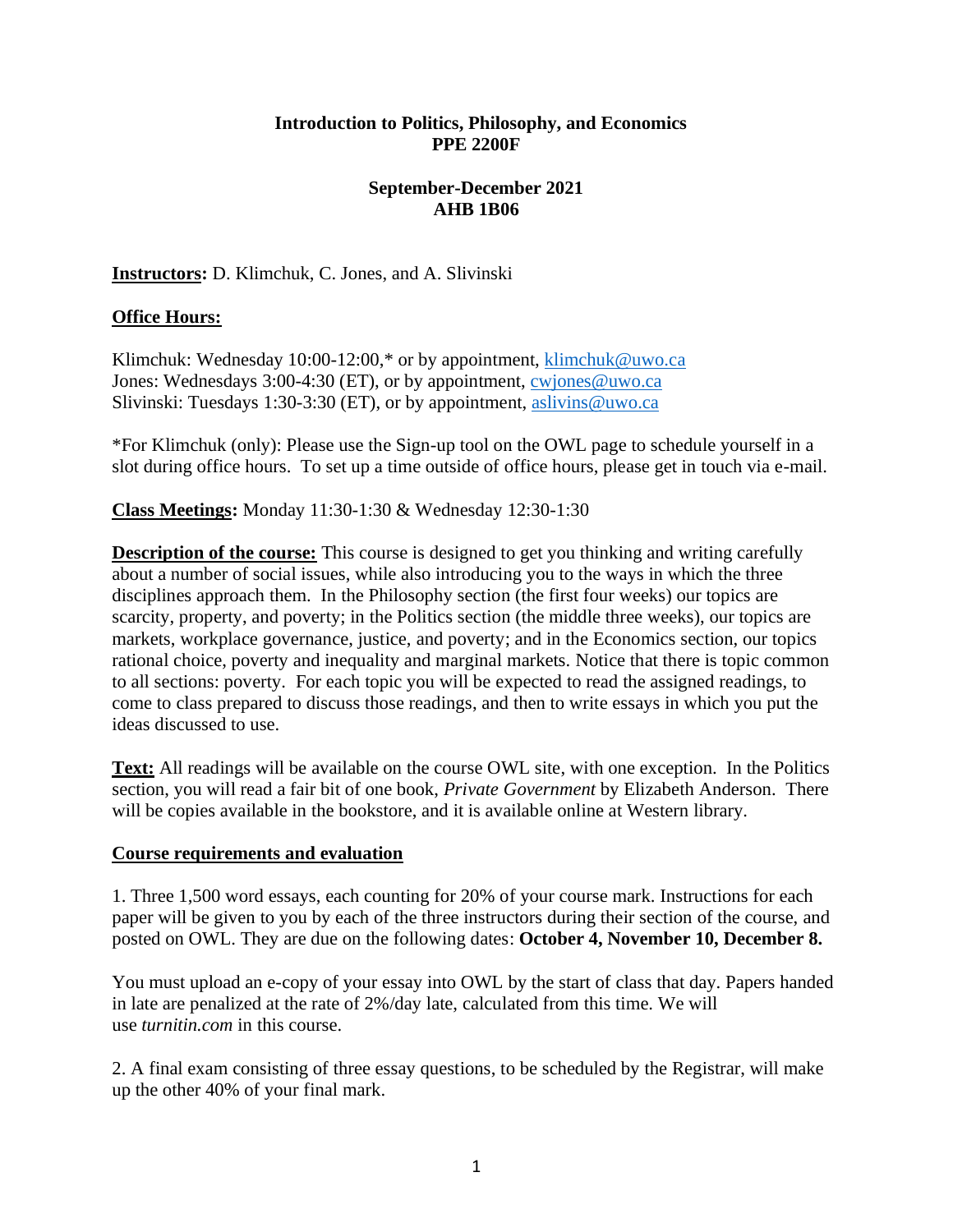## **Participation**

While there is no formal participation grade in the mark, please understand that you are expected to participate in discussions of the readings and topics. While a second-year course, its format and size allow us to run it more like an upper-year seminar, and we do. There will be a forum open on the course OWL page to discuss the material, and we encourage you to do so ahead of class meetings. This will, among other things, give us some notice on what you find interesting, wrong, perplexing, and so on, which will be helpful in preparing our classes.

Prof. Slivinski will be providing extra incentives for attendance and participation for the Economics section of the course, as follows:

Your essay for me will be marked out of 100, however the maximum mark you can get will be determined by your seminar participation as follows:

- 1 mark will be subtracted from your essay mark for each class session you fail to attend (if, as suspected, we are on Zoom by November, 'attend' means present on Zoom with your camera on).

- You are each required to email me **two** substantive questions on the class readings during the four weeks of the Econ segment of the course. 3 marks will be subtracted from your essay mark for each question that you fall short of the requirement, for a maximum possible deduction of 6. Questions that meet the 'substantive' standard will be posted on the Owl site, and taken up during lecture time.

#### **A note on the readings**

We'd like to strongly encourage you to do the readings before class, even if in some particular cases they seem challenging. This is especially (but not only) true for material you've not come across before. If you wait until class, you will lose an opportunity you will never be able to regain, namely reading the texts without a particular interpretation in mind. After class you won't be able to do that. It will be like reading the novel after seeing the movie: you can't help but picture the screenwriter's and director's interpretations. Furthermore, in our experience, students who come to the material without preconceptions often have novel insights into it. So by reading first you may be bringing something extra to the class's collective understanding of the text.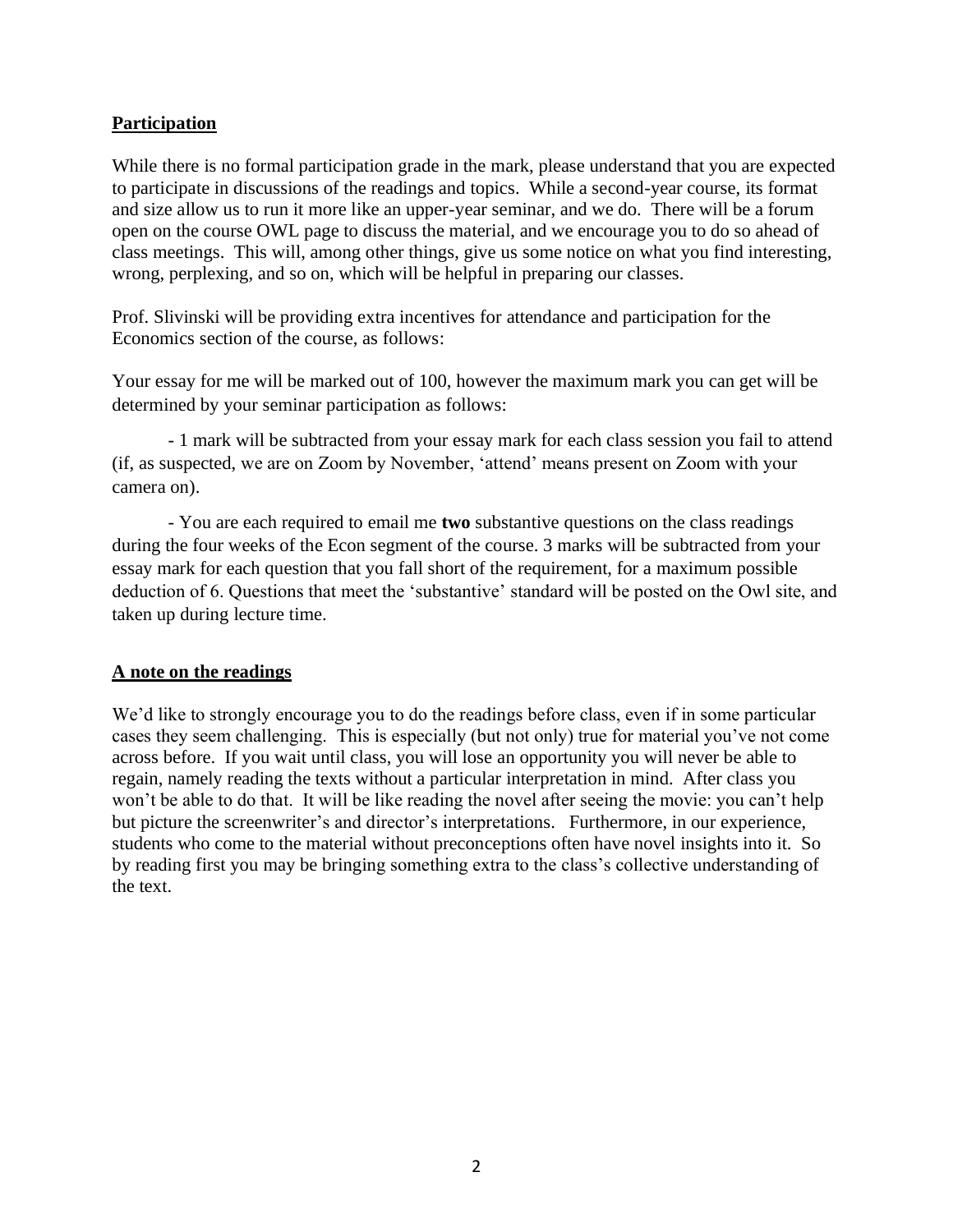## **Schedule of topics and readings**

**Philosophy** (Klimchuk: Sept 8-Oct 4)

## **Scarcity**

Wed Sept 8

Lionel Robbins, "The Subject Matter of Economics," *An Essay on the Nature and Significance of Economic Science* (New York: NYU Press, 1984), 1-23. [1932]

#### Mon Sept 13

David Hume, *Enquiry Concerning the Principles of Morals*, 3.1. [1751]

John Rawls, *A Theory of Justice* re. ed. (Harvard: Harvard University Press, 1999), 109-10.

Greg Bognar, "Scarcity," *International Journal of Ethics* (John Wiley and Sons, 2018).

Wed Sept 15

David Faraci, "Do Property Rights Presuppose Scarcity?" *Journal of Business Ethics* 125 (2014), 531-37.

## **Property**

Mon Sept 20

John Locke, *Two Treatises of Government* Bk II, ch 5. [1689]

David Schmidtz, "The Institution of Property," Schmidzt and Willot (eds.), *Environmental Ethics* (Oxford: Oxford University Press, 2002), 361-66.

Wed Sept 22

David Hume, handout on convention

Hugo Grotius*, Commentary on the Law of Prize and Booty* ed. and with an Introduction by Martine Julia van Ittersum (Indianapolis: Liberty Fund, 2006), 315-20. [1868, written in 1609]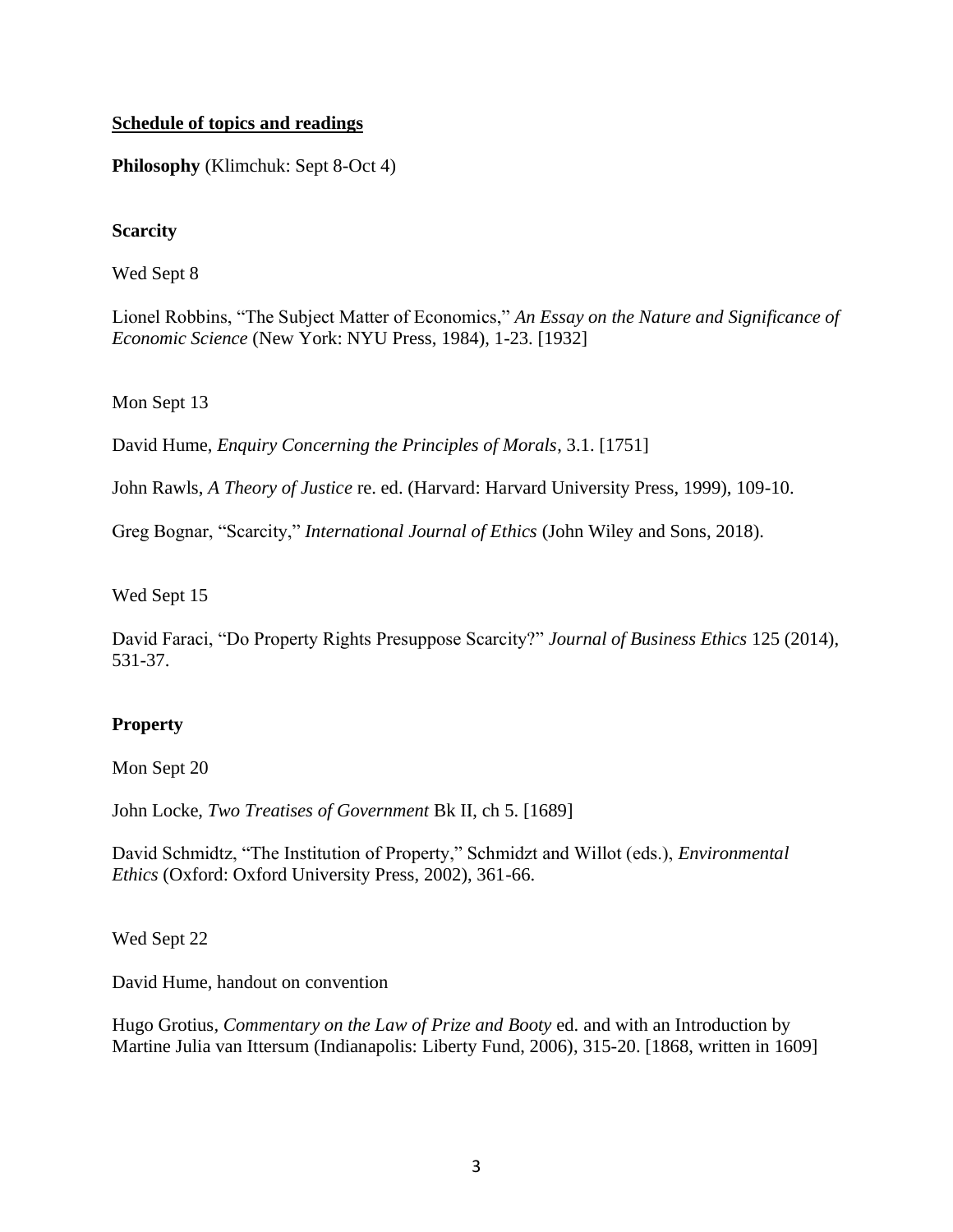Mon Sept 27

*Pierson v Post*, 3 Caines 175 (1805).

*Popov v Hayashi*, 2002 WL 318333731.

Carol M. Rose, "Possession as the Origin of Property," *The University of Chicago Law Review* 52 (1985), 74-88.

Wed Sept 29

Hugo Grotius, *The Rights of War and Peace,* Vol. 2, edited and with an Introduction by Richard Tuck, from the Edition by Jean Barbeyrac (Indianapolis: Liberty Fund, 2005), 420-53. [1625]

## **Common Topic: Poverty**

Mon Oct 4

Locke*, Two Treatise of Government*, Bk. I, ch. 4, para 42. [1689]

Thomas Paine, "Agrarian Justice," *The Writings of Thomas Paine* Vol. 3 (New York: G. P. Putnam's Sons, 1895), 328-44. [1797]

Jeremy Waldron, "Community and Property — For Those Who Have Neither," *Theoretical Inquiries in Law* 10 (2009), 161-92.

**Politics** (Jones: Oct 6-Nov 10)

#### **Markets**

Wed Oct 6

Samuel Bowles, et al., 'Competition and Coordination: The Invisible Hand', in Samuel Bowles et al., *Understanding Capitalism: Competition, Command, and Change*, Oxford: Oxford University Press, fourth edition, 2018, 181-205.

#### **Mon Oct 11: Thanksgiving: No class today**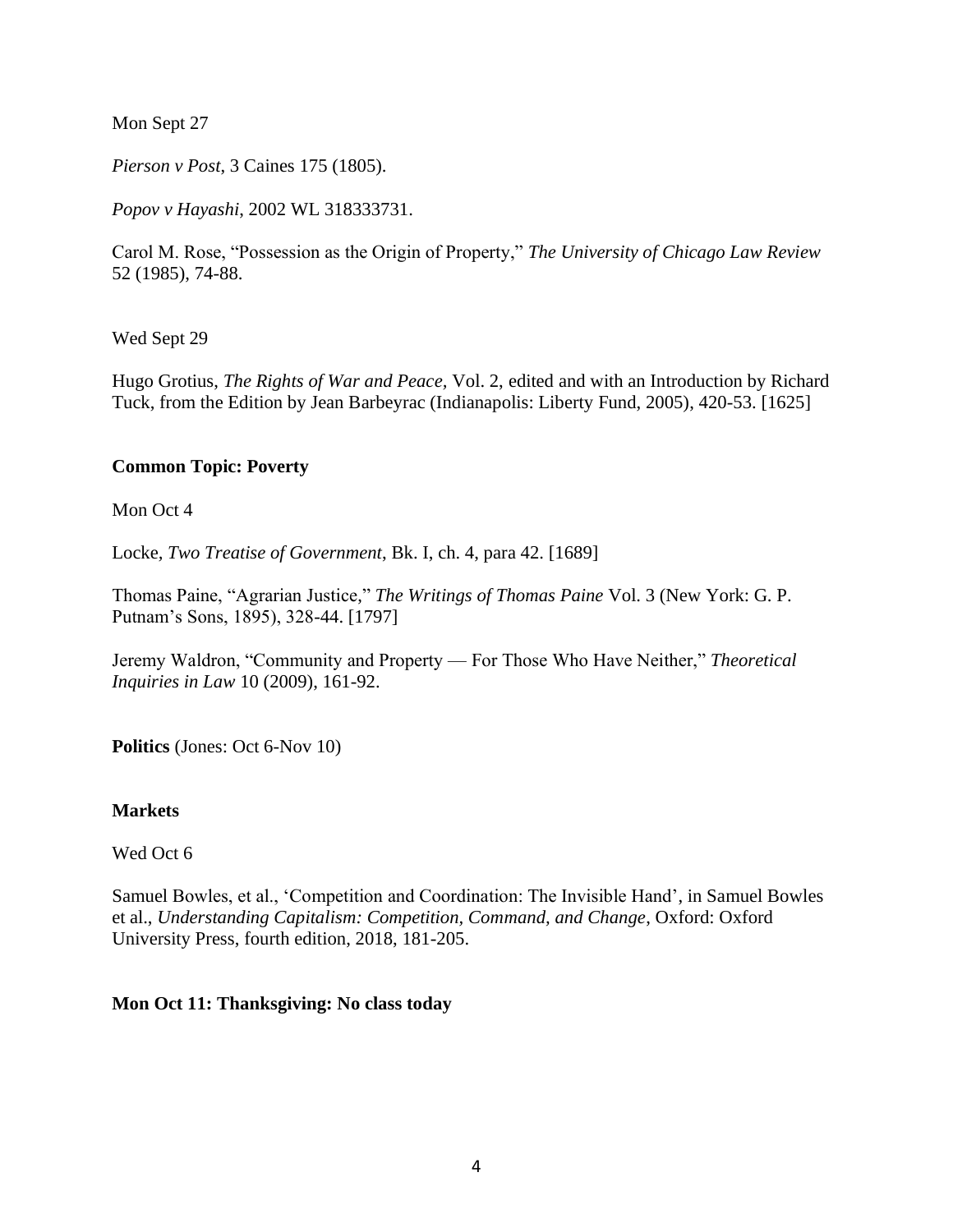## Wed Oct 13

Mariana Mazzucato, *The Entrepreneurial State: Debunking Public Versus Private Sector Myths*, New York: Public Affairs, 2015, Introduction and Chapter 3 (1-20 and 63-78).

### **Freedom, Equality, and Workplace Government**

### Mon Oct 18

Elizabeth Anderson, *Private Government: How Employers Rule Our Lives (and Why We Don't Talk about it)*, Princeton: Princeton University Press, 2017, available at Weldon library website, and for purchase at the bookstore, 1-71.

#### Wed Oct 20

Elizabeth Anderson, *Private Government: How Employers Rule Our Lives (and Why We Don't Talk about it)*, Princeton: Princeton University Press, 2017, available at Weldon library website, and for purchase at the bookstore, 75-144.

#### **Justice**

Mon Oct 25

John Rawls, *A Theory of Justice*, 1971, sections 3, 4, 5, 6, 11, 24, 26.

Samuel Freeman, 'Rawls on Distributive Justice and the Difference Principle', in Serena Olsaretti (ed.), *The Oxford Handbook of Distributive Justice*, Oxford: Oxford University Press, 2018, 14-40.

#### Wed Oct 27

Jeremy Waldron, 'John Rawls and the Social Minimum', in Jeremy Waldron, *Liberal Rights*, Cambridge: Cambridge University Press, 1993, 250-270.

#### **Reading Week: Nov 1-7**

#### Mon Nov 8

Robert Nozick, *Anarchy, State, and Utopia*, Preface and Chapter 7, excerpt in Anomaly et al. (eds.), 317-344.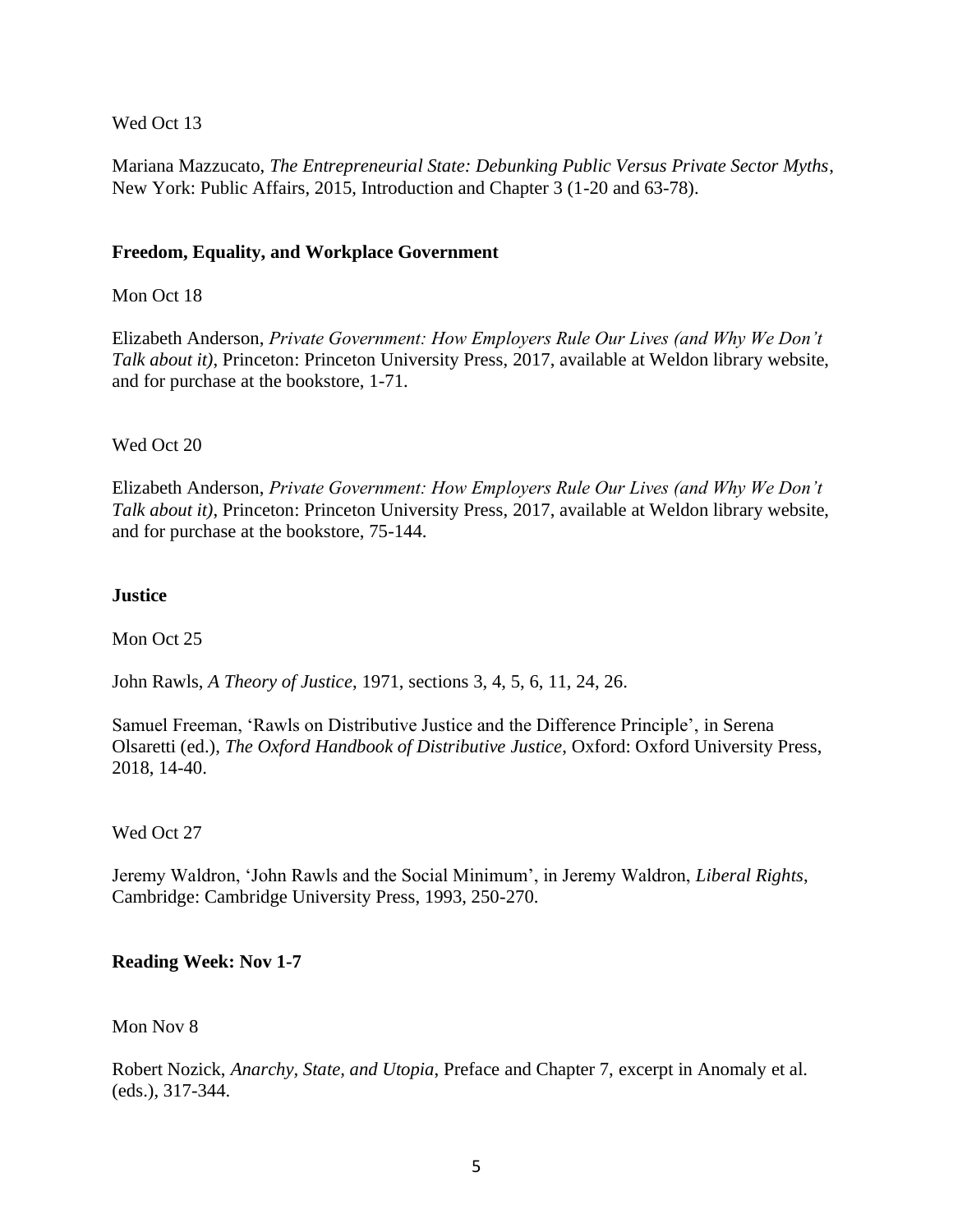G. A. Cohen, 'Robert Nozick and Wilt Chamberlain: How Patterns Preserve Liberty', excerpt in Anomaly et al. (eds.), 345-349.

#### **Common Topic: Poverty**

Wed Nov 10

Jonathan Wolff, 'Poverty', *Philosophy Compass*, December 2019.

**Economics** (Slivinski; Nov 15-Dec 8)

## **Weeks 9-10: Evidence, Theory and Rational Choice**

Slivinski, A, 2021, "The Fundamentals of Social (and other) Science: Theory, Evidence, Correlation and Causation"

Slivinski, A., 2021, "Rational Choice and Crime: Two Theories"

Klick, J and A Tabarrok, 2005, "Using Terror Alert Levels to Estimate the Effect of Police on Crime", *Journal of Law and Economics*, 48: 267-279

Katz, G and I Levin, 2016, "A General Model of Abstention Under Compulsory Voting" *Political Research and Methods*, Vol 6, No. 3, 489–508 (excerpt?)

Harbaugh, W, 1998, "The Prestige Motive for Making Charitable Transfers", *The American Economic Review*, Vol. 88, No. 2, pp. 277-282

#### **Week 11: Inequality and Poverty**

Autor, D, 2014, "Skills, education, and the rise of earnings inequality among the 'other 99 percent'," *Science,* 344: 834-851

Slivinski, A, 2021, "Notes on UBI/NIT: program parameters and financing"

Robins, P, 1985, "A Comparison of the Labor Supply Findings from the Four Negative Income Tax Experiments" *The Journal of Human Resources* 20: 567-582

Widerquist, K, 2005, "A failure to communicate: what (if anything) can we learn from the negative income tax experiments?" *Journal of Socio-Economics*, 34: 49-81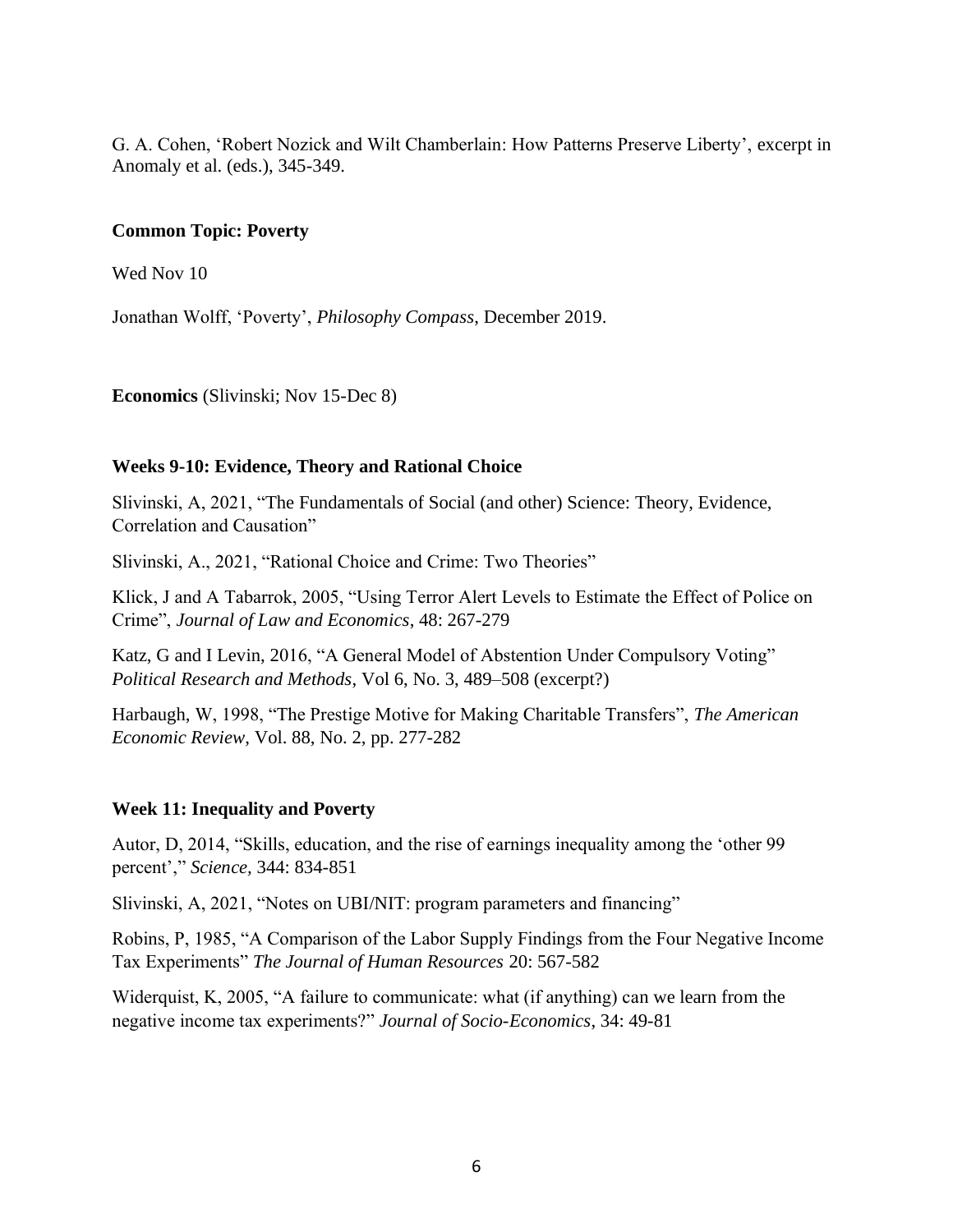## **Week 12: Markets on the Margins**

## **Sex:**

Panesar, S. 2018, "Rethinking Red Lights: Economics of Prostitution Laws", *ecotalker,* 27 Sep 2018, [https://ecotalker.wordpress.com/2018/09/27/rethinking-red-lights-economics-of](https://ecotalker.wordpress.com/2018/09/27/rethinking-red-lights-economics-of-prostitution-laws/)[prostitution-laws/](https://ecotalker.wordpress.com/2018/09/27/rethinking-red-lights-economics-of-prostitution-laws/)

Cunningham, S and S Manisha, 2018, "Decriminalizing Indoor Prostitution: Implications for Sexual Violence and Public Health", *Review of Economic Studies*, **85**, 1683–1715

## **Drugs**:

Miron, J and J Zwiebel, 1995, "The Economic Case Against Drug Prohibition" *Journal of Economic Perspectives*, Volume 9, Number 4—Pages 175–192

Ladegaard, I, 2018, "We Know Where You Are, What You Are Doing and We Will Catch You: Testing Deterrence Theory in Digital Drug Markets**"** *The British Journal of Criminology*, 58, Pages 414–433,

## **Rock'n'roll:**

Courty, P, 2003, "Some Economics of Ticket Resale", *Journal of Economic Perspectives,* 17:85- 97.

Towse, R. 2017, "Economics of music publishing: copyright and the market" *Journal of Cultural Economics* **41,** 403–420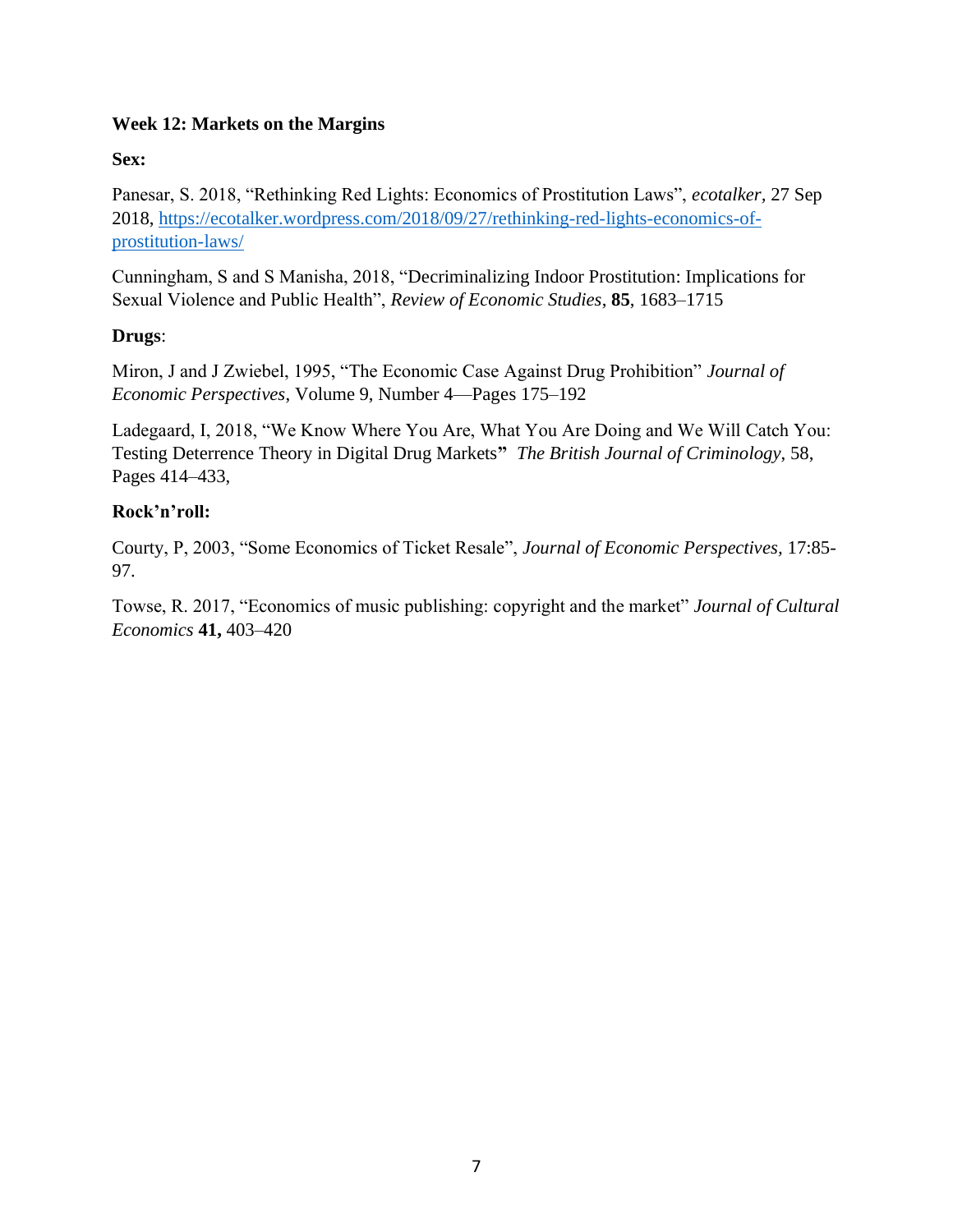# **Please Note Department & University Policies for Fall 2021**

The University expects all students to take responsibility for their own Academic Programs. Students should also check their registration to ensure they are enrolled in the correct courses.

- 1. **Guidelines, policies, and your academic rights and responsibilities** are posted online in the current Western Academic Calendar at: [http://westerncalendar.uwo.ca.](http://westerncalendar.uwo.ca/) Claiming that "you didn't know what to do" is not an acceptable excuse for not following the stated policies and procedures.
- 2. Students must familiarize themselves with the **"Rules of Conduct for Examinations"** [http://www.uwo.ca/univsec/pdf/academic\\_policies/exam/administration.pdf.](http://www.uwo.ca/univsec/pdf/academic_policies/exam/administration.pdf)
- 3. **Cheating as an academic offence:** Students are responsible for understanding what it means to "cheat." The Department of Economics treats cheating incidents very seriously and will investigate any suspect behavior. Students found guilty will incur penalties that could include a failing grade or being barred from future registration in other Economics courses or programs. The University may impose further penalties such as suspension or expulsion.
- 4. **Plagiarism:** Students must write their essays and assignments in their own words. When taking an idea/passage from another author, it must be acknowledged with quotation marks where appropriate and referenced with footnotes or citations. Plagiarism is an academic offence (see Scholastic Discipline for Undergraduate Students in the Western Calendar at [http://westerncalendar.uwo.ca/PolicyPages.cfm?Command=showCategory&PolicyCategor](http://westerncalendar.uwo.ca/PolicyPages.cfm?Command=showCategory&PolicyCategoryID=1&SelectedCalendar=Live&ArchiveID=#Page_20) [yID=1&SelectedCalendar=Live&ArchiveID=#Page\\_20\)](http://westerncalendar.uwo.ca/PolicyPages.cfm?Command=showCategory&PolicyCategoryID=1&SelectedCalendar=Live&ArchiveID=#Page_20).

Western University uses software to check for plagiarism and students may be required to electronically submit their work. Those found guilty will be penalized as noted in point 3.

- 5. It is a Department of Economics policy that **NO** assignments be dated, stamped or accepted by staff. Students must submit assignments to the instructor.
- 6. **Appeals**: University policies and procedures for appealing a mark can be found in the Student Academic Appeals section in the current Western Academic Calendar at: [http://westerncalendar.uwo.ca/PolicyPages.cfm?Command=showCategory&PolicyCategor](http://westerncalendar.uwo.ca/PolicyPages.cfm?Command=showCategory&PolicyCategoryID=1&SelectedCalendar=Live&ArchiveID=#Page_14) [yID=1&SelectedCalendar=Live&ArchiveID=#Page\\_14.](http://westerncalendar.uwo.ca/PolicyPages.cfm?Command=showCategory&PolicyCategoryID=1&SelectedCalendar=Live&ArchiveID=#Page_14) **Please note the relevant deadlines.**

Department of Economics procedures for appealing a mark can be found here: [https://economics.uwo.ca/undergraduate/program\\_counselling/responsibilities\\_policies.ht](https://economics.uwo.ca/undergraduate/program_counselling/responsibilities_policies.html#appeals) [ml#appeals.](https://economics.uwo.ca/undergraduate/program_counselling/responsibilities_policies.html#appeals) The Department will not consider an appeal unless an attempt has been made to settle the matter with the instructor first. Students who remain dissatisfied with the outcome may proceed to submit an appeal to [econugrd@uwo.ca.](mailto:econugrd@uwo.ca) Please follow the instructions and use the appeal form shown in the above link.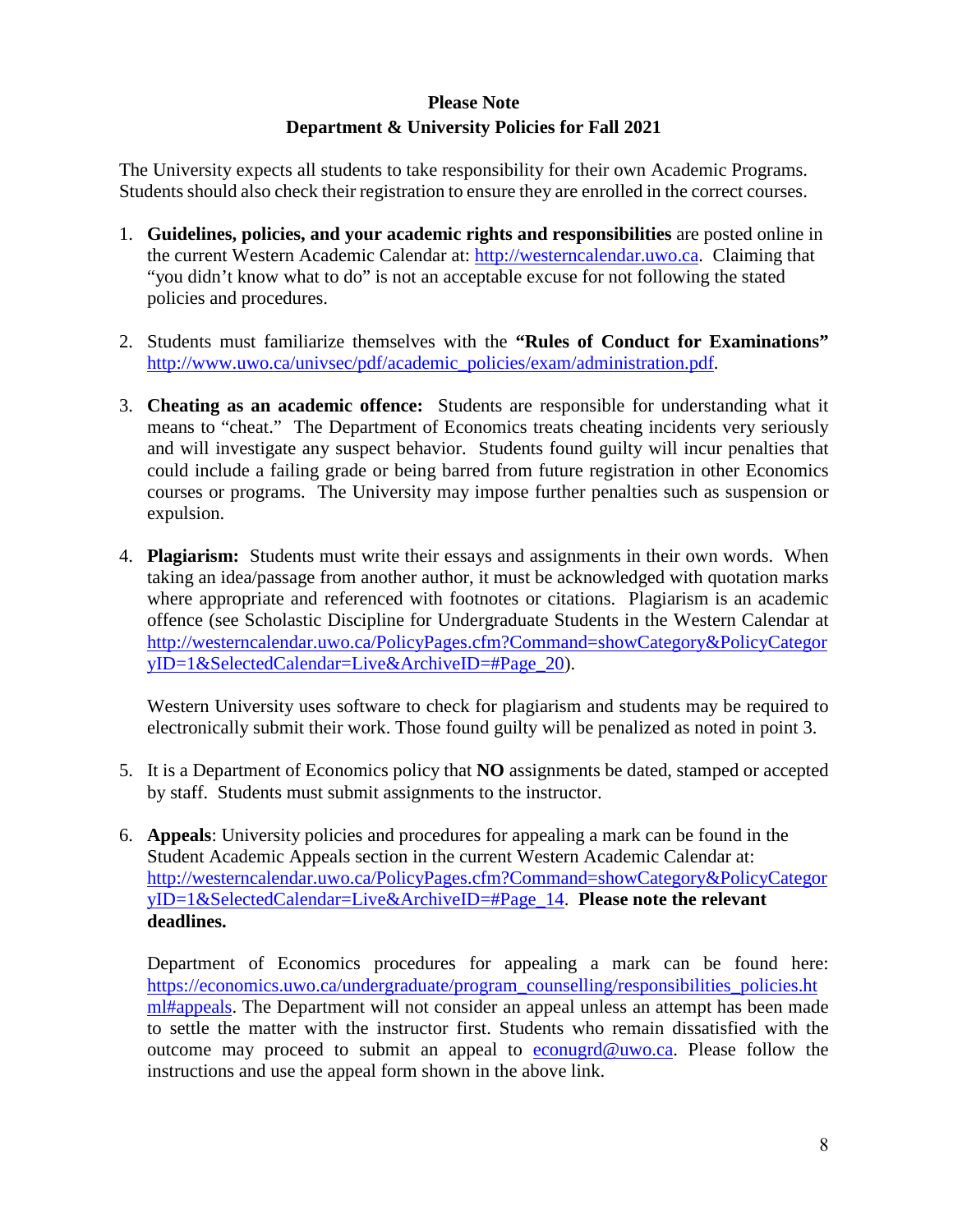- 7. **Systematic adjustments of a class grade distribution** (either up or down) can occur in Economics courses. The fact that grades have been adjusted is **not** grounds for an appeal.
- 8. Note the following **add and drop deadlines**:

Deadline to add a first term half course: **Thursday September 16, 2021**  Deadline to drop a first term half course: **Friday November 12, 2021** 

### **Policy Regarding Makeup Tests and Final Examinations**

Faculty of Social Science policy states that oversleeping or misreading an exam schedule is NOT grounds for a makeup. This rule applies to midterm and final exams in the Department of Economics.

#### **Policies Regarding Academic Accommodation**

- The Faculty of Social Science's policies on academic accommodation are found at [http://counselling.ssc.uwo.ca/procedures/having\\_problems/index.html.](http://counselling.ssc.uwo.ca/procedures/having_problems/index.html)
- **Accommodation for Students with Disabilities:** Students with disabilities or accessibility challenges should work with Accessible Education (formerly SSD, see [http://academicsupport.uwo.ca/accessible\\_education/index.html\)](http://academicsupport.uwo.ca/accessible_education/index.html), which provides recommendations for accommodation based on medical documentation or psychological and cognitive testing. The accommodation policy can be found here: [Academic Accommodation for Students with Disabilities.](https://www.uwo.ca/univsec/pdf/academic_policies/appeals/Academic%20Accommodation_disabilities.pdf)
- **Rewriting Exams and Retroactive Reweighting are NOT Permitted:** Students who proceed to write a test or examination must be prepared to accept the mark. Rewriting tests or examinations, or retroactive reweighting of marks, is **not** permitted. Self-Reported Absences cannot be used once a student has proceeded to start to write a test or exam.
- **Self-Reported Absences:** Students will have two opportunities during the fall and winter terms to receive academic consideration if they self-report a missed assessment using the online self-reported absence portal, provided the following conditions are met: the assessment is missed due to an absence of no more than 48 hours in duration, and the assessment for which consideration is being sought is worth 30% or less of the student's final grade. Students are expected to contact their instructors within 24 hours of the end of the period of the self-reported absence, unless noted otherwise on the syllabus. Students are not able to use the self-reporting option in the following circumstances:
	- for exams scheduled by the Office of the Registrar (e.g., final exams)
	- absence of a duration greater than 48 hours
	- assessments worth more than 30% of the student's final grade
	- if the student has opened or started the test or exam
	- if a student has already used the self-reporting portal twice during the fall/winter terms